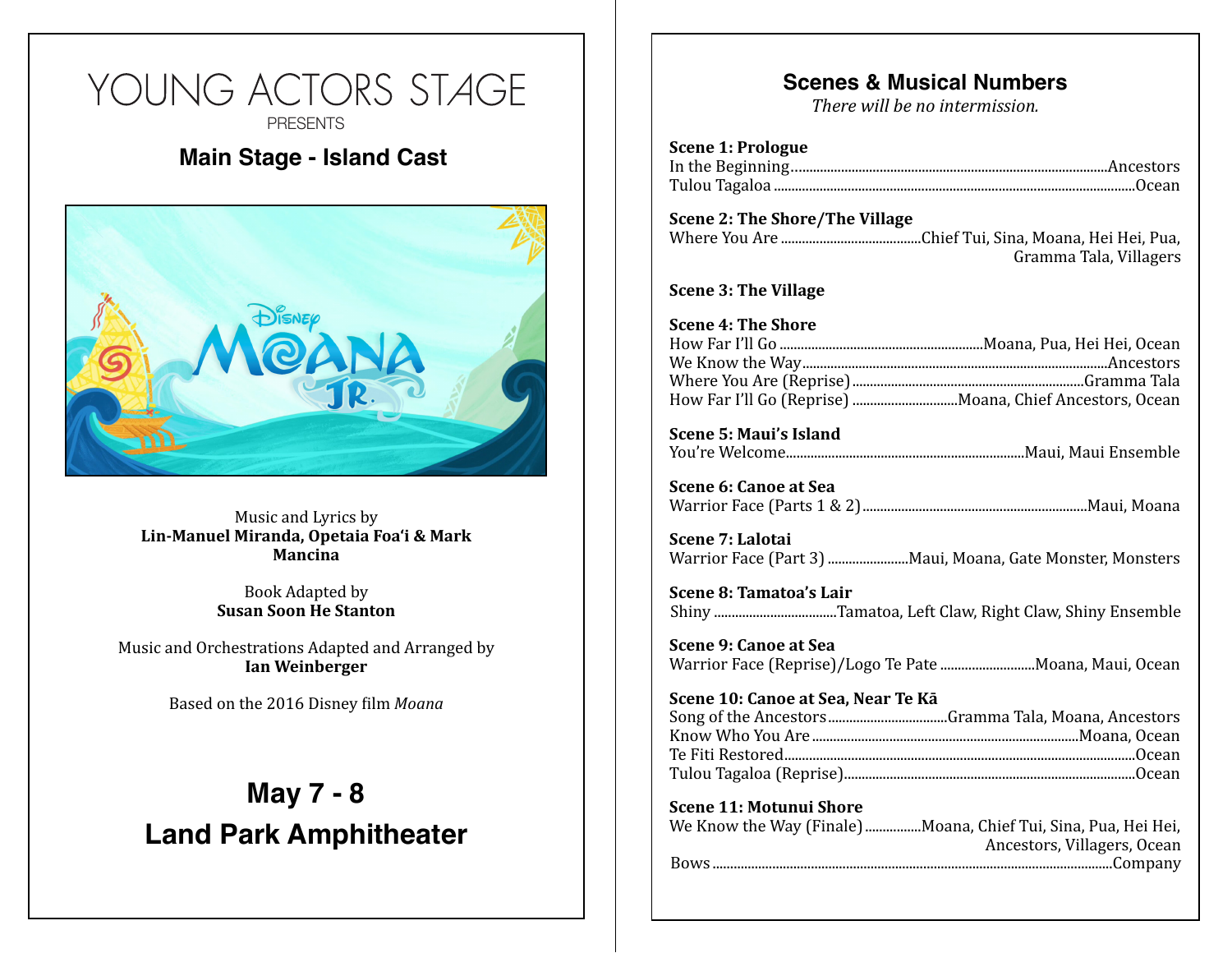## **Main Stage - Island Cast Main Stage - Island Crew**

| Left ClawLucia Fernandez y Garcia |  |
|-----------------------------------|--|
|                                   |  |
|                                   |  |
|                                   |  |
|                                   |  |
|                                   |  |
|                                   |  |
|                                   |  |
|                                   |  |

|  | <b>Ainsley Cowger</b>               |
|--|-------------------------------------|
|  | Michael Heffron                     |
|  | <b>Haley Navarra</b>                |
|  | Bella O'Connor                      |
|  | Sienna Ratanasen                    |
|  | Madelyn Whitnell                    |
|  | Adelae Wong-Martinusen              |
|  | Sound Design/CrewBrian Mizushima    |
|  | Stage CrewRyan Spencer, Arwen Flint |
|  | Janet Mizushima, Amber Grady        |
|  | Shari Gauthier, Charlotte Walsh     |
|  |                                     |
|  | Dede Thompson, James Frazee         |
|  | Rebecca Frazee, Ian Reynolds        |
|  | Laurel Rosenhall, Amanda Jack       |
|  | Kim Taniguchi, Melissa Lin          |
|  | Erica Thomas, Lauren Muse-Fisher    |